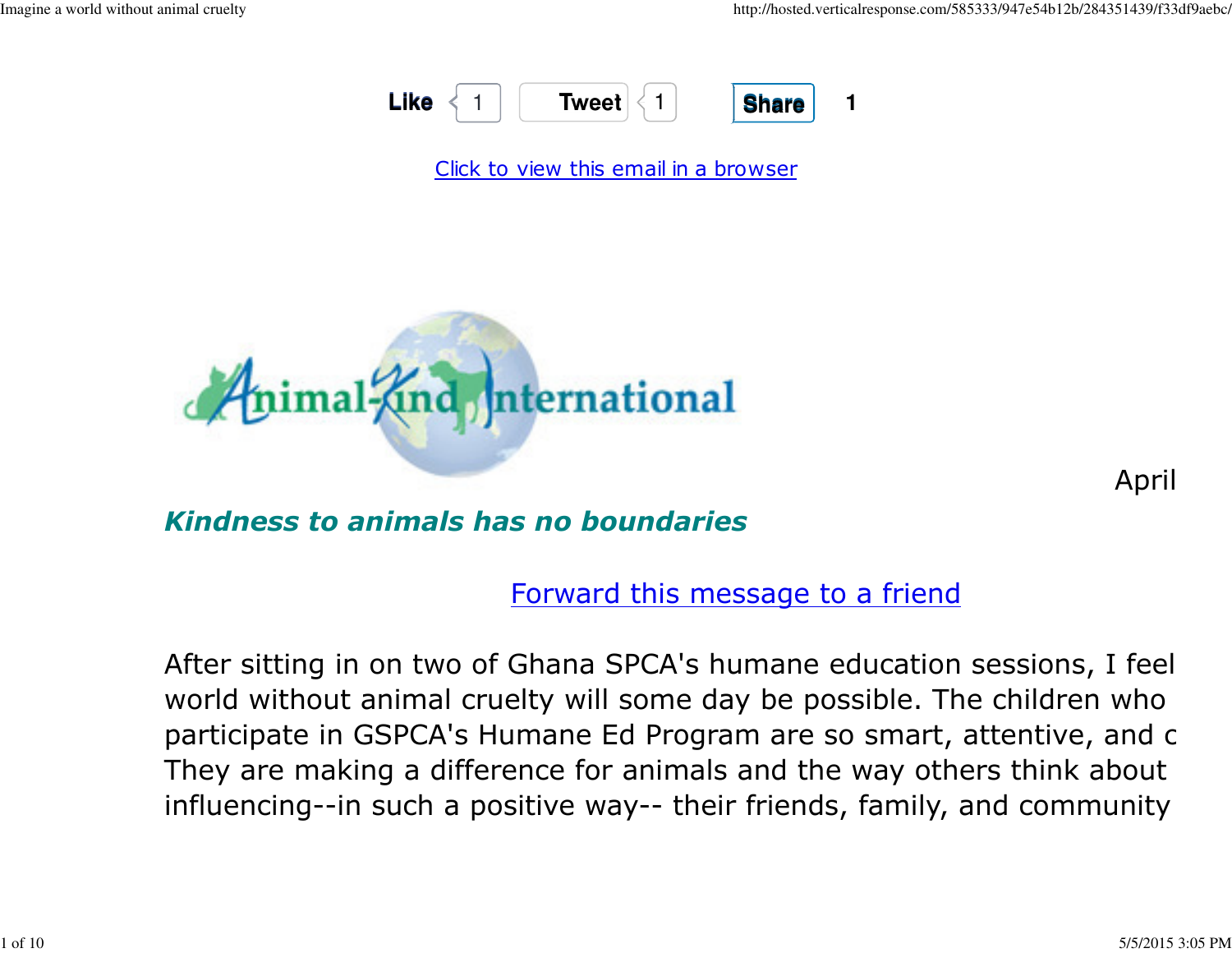members. As GSPCA's David challenges all the students: Tell three peor being kind to animals, and ask them to tell three more....soon kinc will spread far and wide.

### Trust Academy, Accra, Ghana

Currently about 35 pupils participate in GSPCA's HE Program (photo right, taken during my April visit) at Trust Academy. Soon, a new school semester will begin,and 35-40 new students will have achance to be involved in the HE Program. As always, GSPCA (thanks toAKI donors) makes sure that every student gets an Animal Welfare Manualto keep.



Each manual costs about US\$3 to print and bind, so for the new Tr Academy students, we'll need to raise US\$120. Will you sponsor tl of Trust Academy's Animal Welfare Manuals? You can securely donathe link below:

http://www.animal-kind.org/GSPCAadvocate.html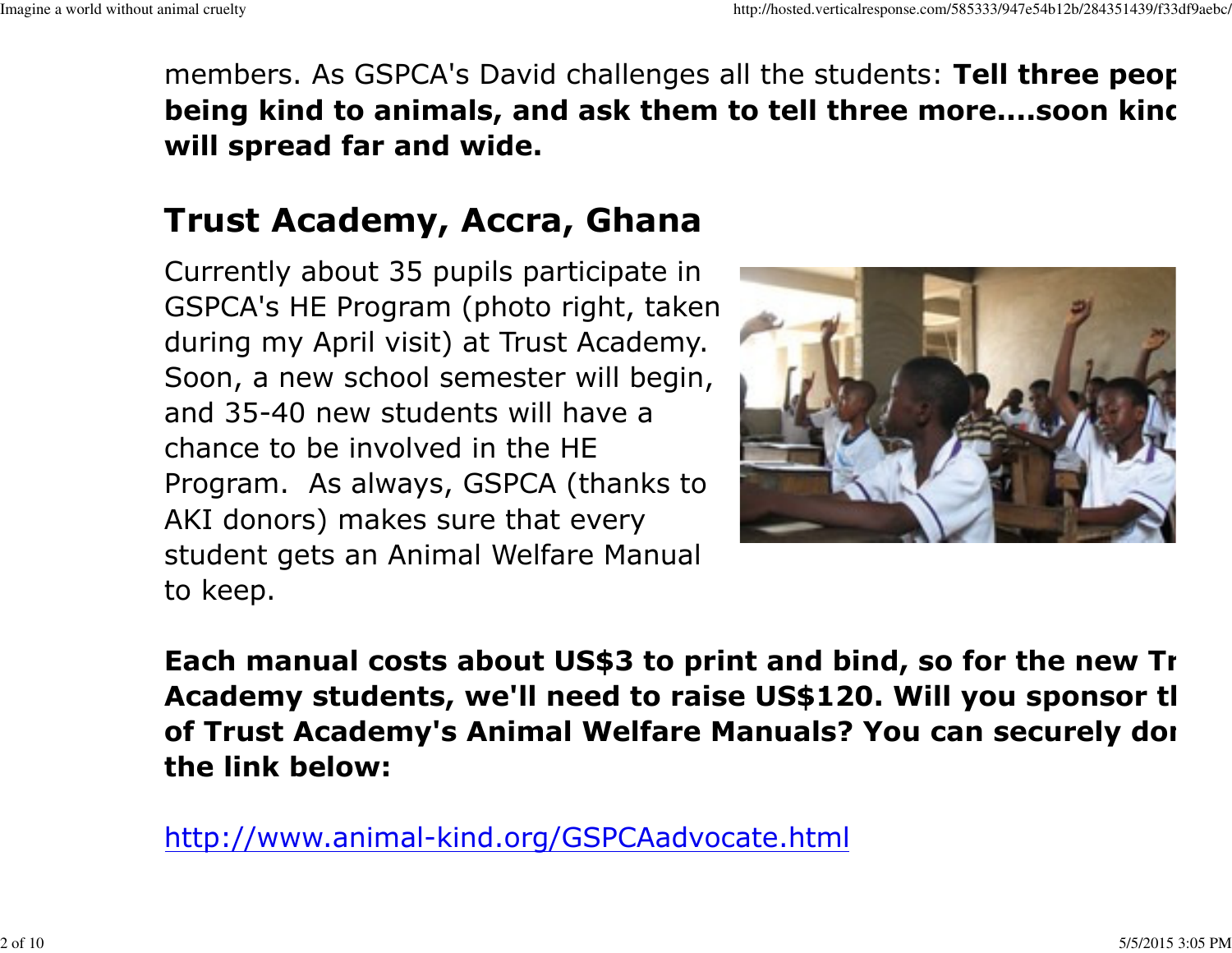You can also see videos of Nana teaching an HE session at Trust Academy amore pictures from my April visit at the above link.

### North Legon School Complex, Accra, Ghana

About 35 pupils will also participate in North Legon School's HE Program next semester, and we hope to raise US\$105 to make sure each North Legon studenthas a manual of his or her own.

Elizabeth (photo right, taken duringmy April visit), the HE teacher atNorth Legon School, told us that she



is proud and thrilled to be able to teach HE to the students.

Will you sponsor Animal Welfare Manuals for North Legon schoolstudents? Please donate here:

http://www.animal-kind.org/GSPCAadvocate.html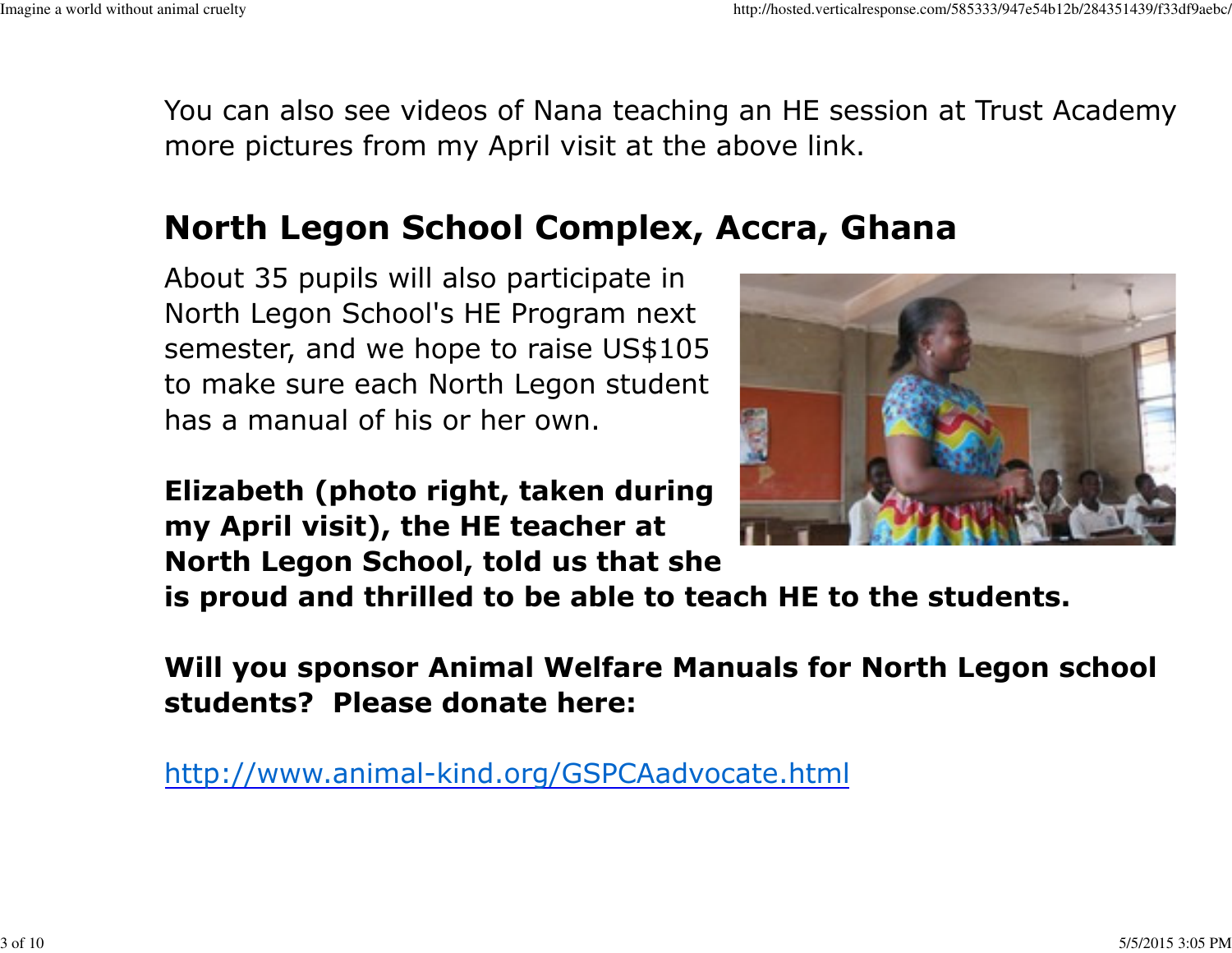# Humane Ed Program Field Trip

I asked the students at both TrustAcademy and North Legon--"Who wenton the GSPCA field trip last year?" Allhands went up.

You could tell that the field trip made a huge impression on the students, havingmet a vet for the 1st time and seeing the vet treat dogs and cats at the clinic (photo right: the 2014 field trip, whichAKI donors made possible).



We really want to make sure that the GSPCA can take next semest students on a field trip in June/July this year. The cost is about US\$for 70-80 students. If we get 20 people to contribute US\$20 each, wbe able to send a busload of children on a field trip--a life changing experience for the students, and we will have helped create 70-80 animal welfare advocates in Ghana! Will you sponsor a GSPCA fiel

## Our Partner Organizations have been busy! All AKI wet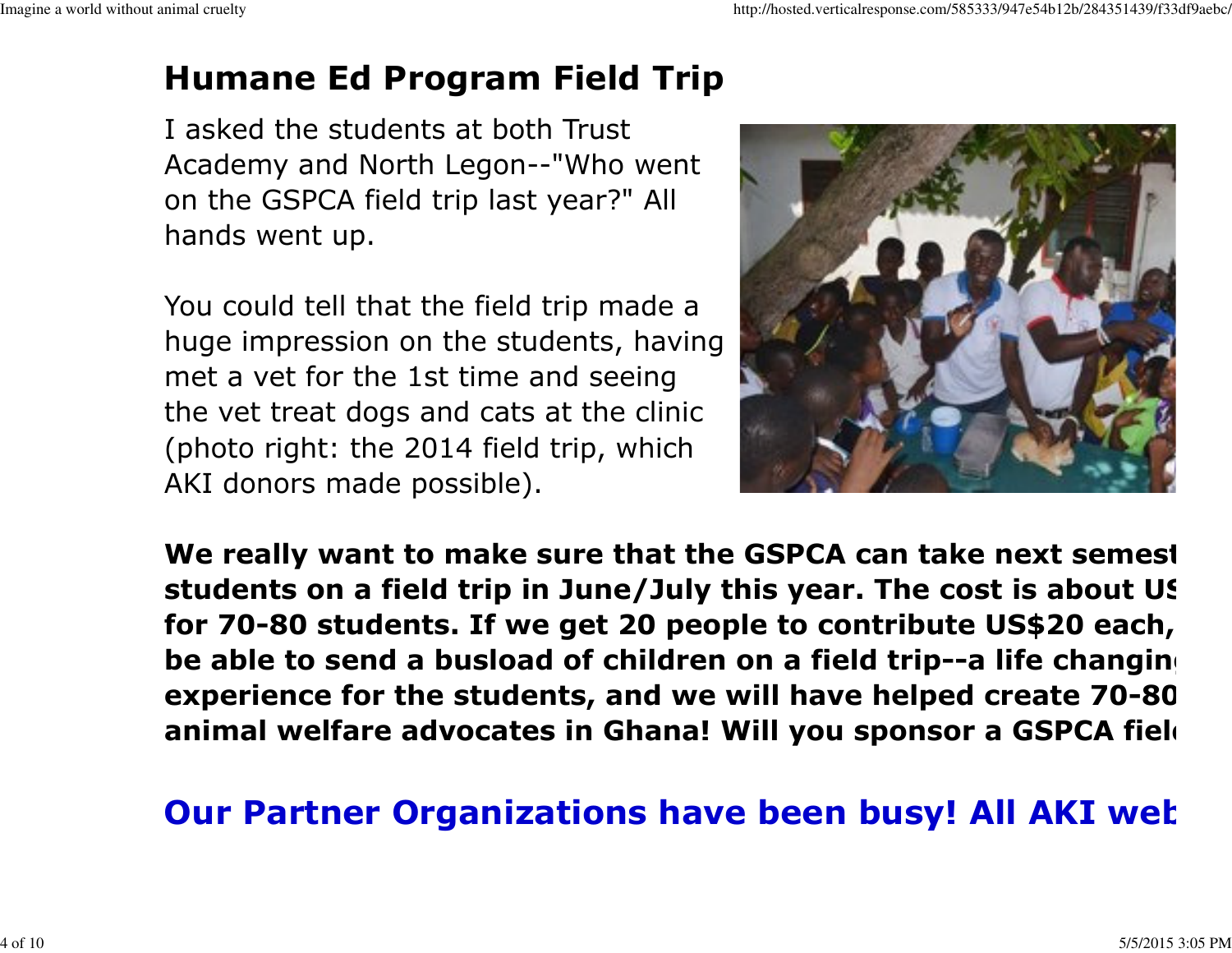# have been updated with news from our POs about how spent AKI donor funds. You can click the links below to more and contribute to their great wo

**Uganda SPCA:** "We could not have rescued 103 dogs and puppies and 3? and kittens without your support. Your donations also helped us to treat a from free community clinics."

http://www.animal-kind.org/ugandaphotoalbum.html

**Foundation Henk Abrahams-Suriname:** "The animal shelter has a rather playground, but it needs to be divided so they can have more dogs there time. By dividing it, dogs will also get more time on the field. AKI funds w this possible."

http://www.animal-kind.org/surinamephotoalbum.html

Namibia rural SPCAs (Have A Heart): During preparations for the Ausspayathon, Geesche said, "I'm still lost for words about the number of dog Aus." They counted 43 dogs living at just 13 houses that needed to be s/r During the March spayathon, 23 dogs and 3 cats were sterilized-they mac but still many more to go!

http://www.animal-kind.org/nambiaadvocate.html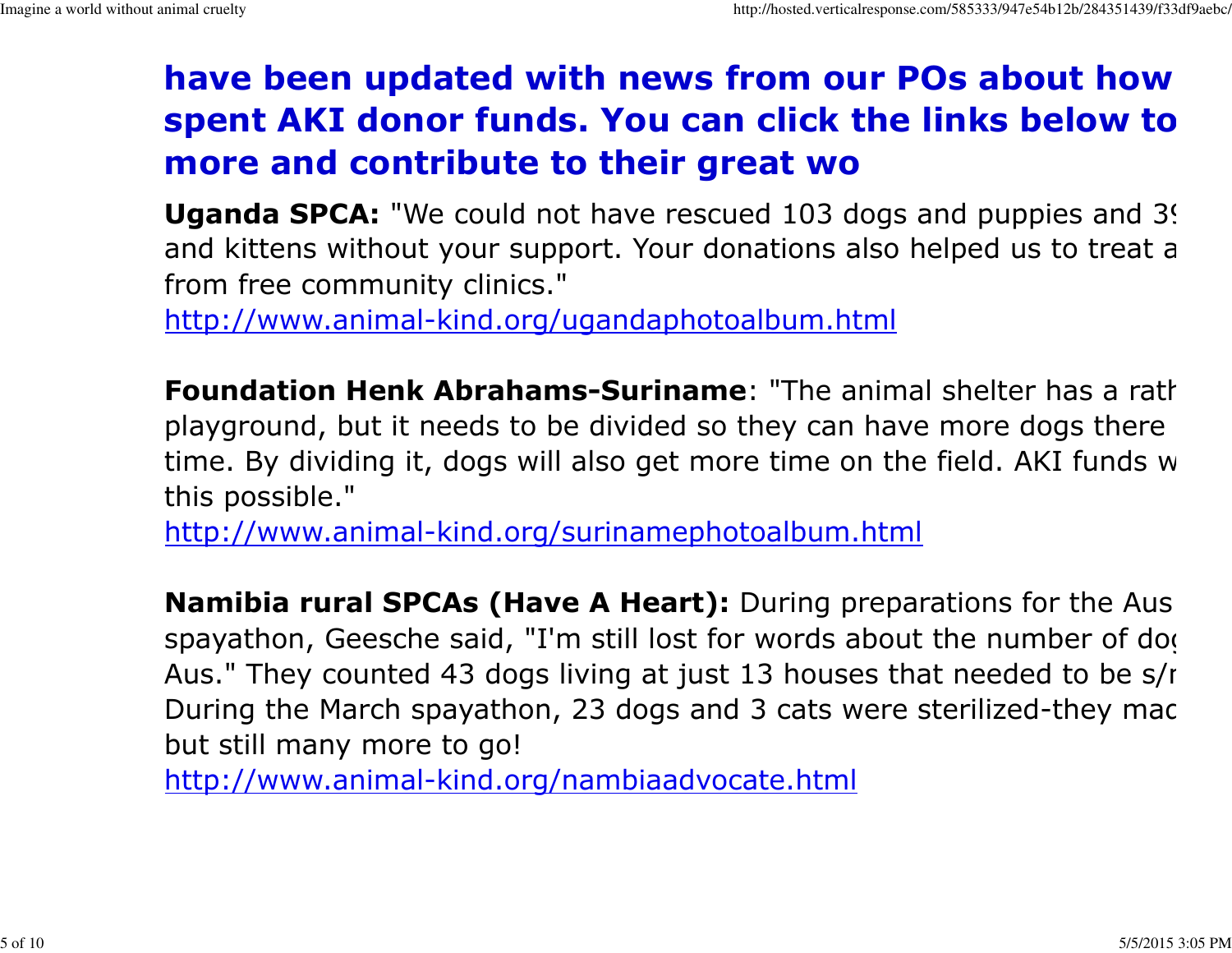**Lilongwe SPCA (Malawi):** "We want to extend our sincerest thanks to  $A$ AKI's assistance-- Ellen and Robyn [2 recently rescued puppies] have been enjoying their twice daily meals and large playpen for now and hope to fir 'forever homes.'"

http://www.animal-kind.org/malawiphotoalbum.html

**Helping Hands for Hounds of Honduras:** "This is Negrita [see below]. her from the street where she was having puppies every 6 months. She is three spayed with AKI funds."

http://www.animal-kind.org/hondurasphotoalbum.html

**Stray Dogs Bosnia:** "The back part of the shelter has no drainage yet, so soaking wet when it rains, and one large dog named Maxie needs a much kennel as it is way to small for him [see below]. It was a great week with positive vibes!"

http://www.animal-kind.org/bosniaphotoalbum.html

**Save the Animals-Armenia:** "Thanks so much, half of money for food a another half for sterelizacion and medicin. Thank you and AKI."http://www.animal-kind.org/armeniaphotoalbum.html

**Tanzania Animal Welfare Society:** "We have managed to raise 5 orpha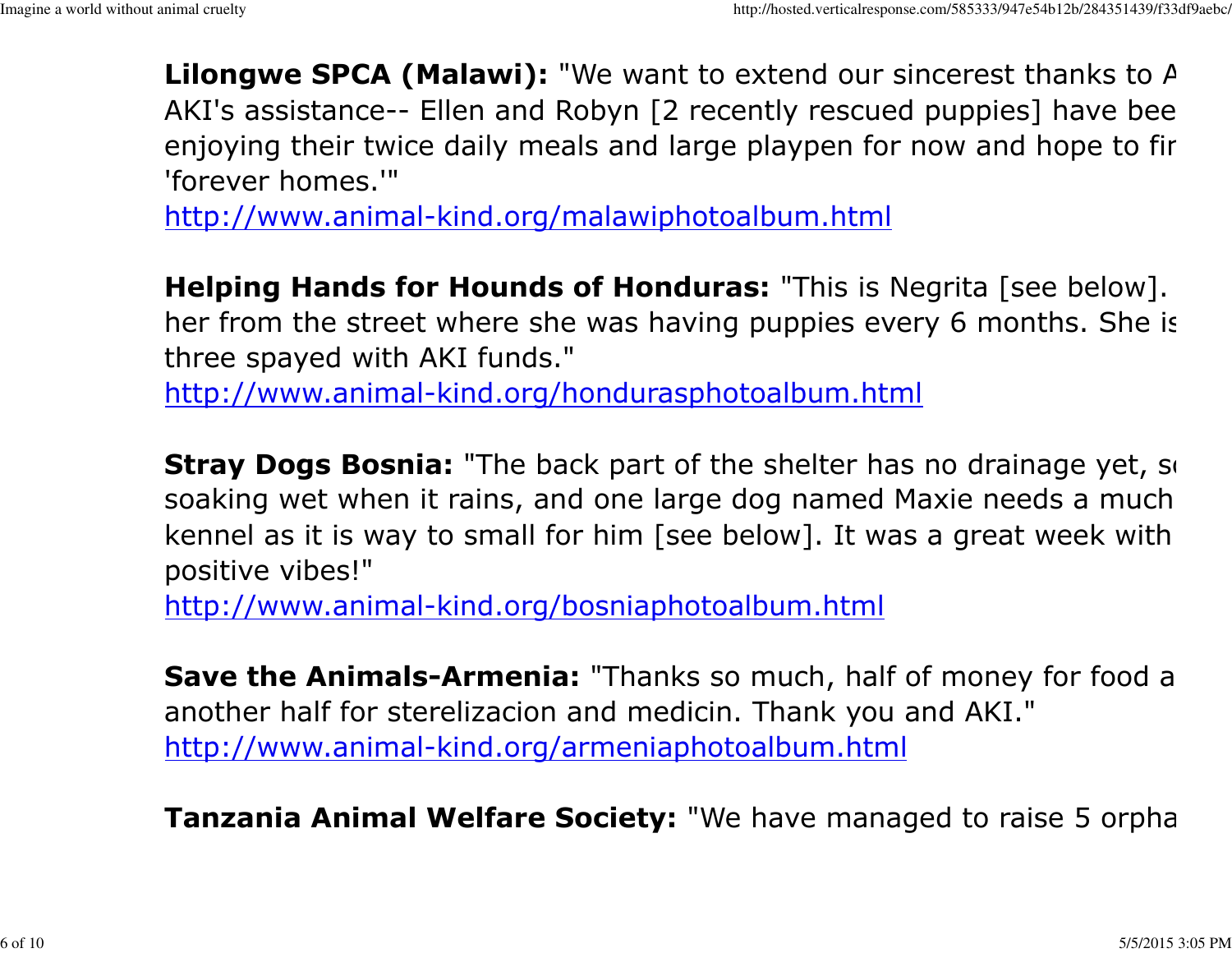whose mother was knocked by car at the city centre areas. They are now months and we got them when were 2 weeks old. They now stay at the A constructed kennels."

http://www.animal-kind.org/tanzaniaphotoalbum.html

Kingston Community Animal Welfare: "And just when I think I am making good progress in one area, I drive through another nearby and see tons of starving skinny dogs with their heads to the ground all searching for that piece of edible something."

http://www.animal-kind.org/jamaicaphotoalbum.html

### Negrita: HHHH spayed her with AKI donor funds

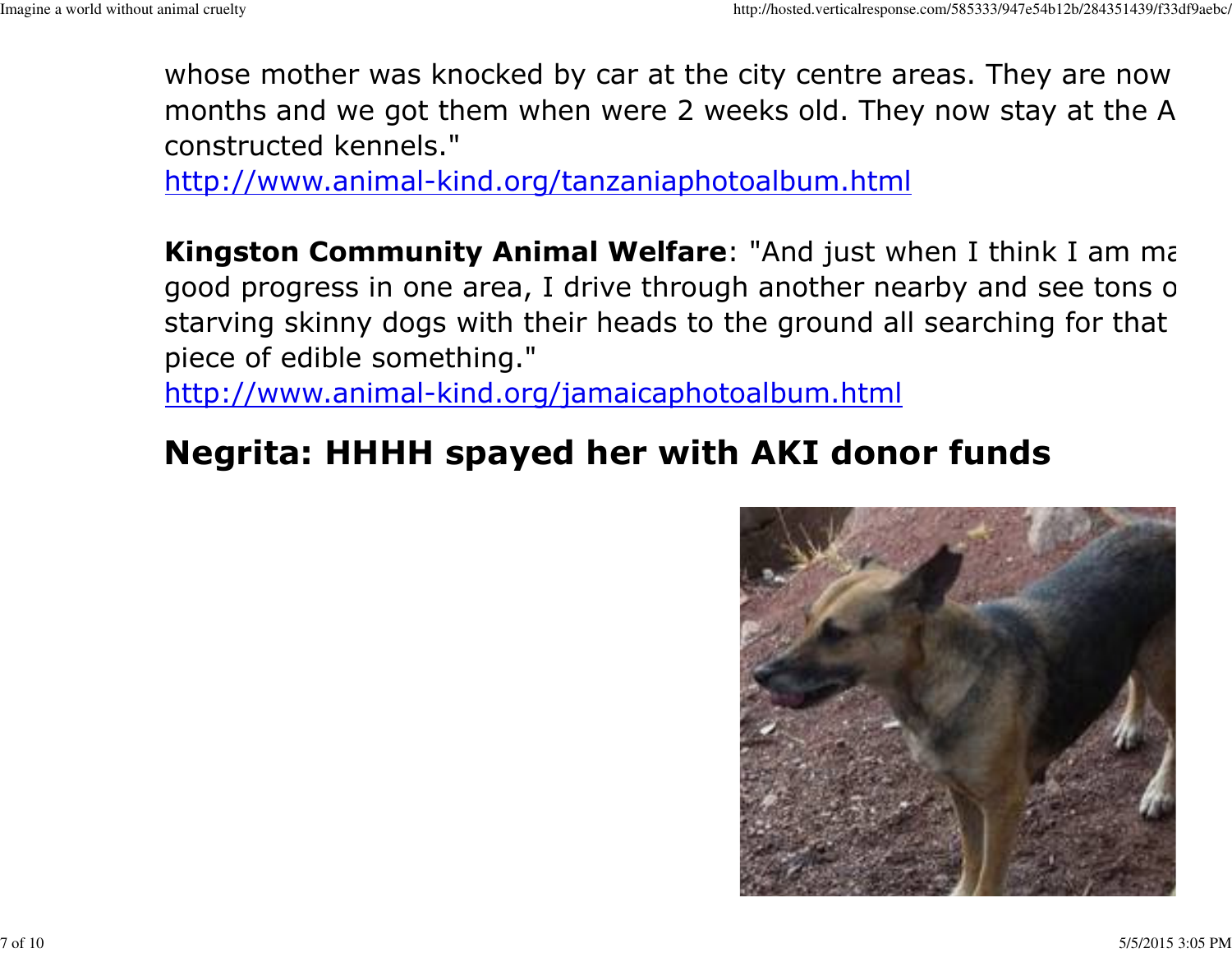

### Maxie at Orasje shelter, Bosnia needs a larger pen



As always, we owe a huge thank you to Deb and

http://www.petitetaway.com/

for all the beautiful and timely AKI website updates.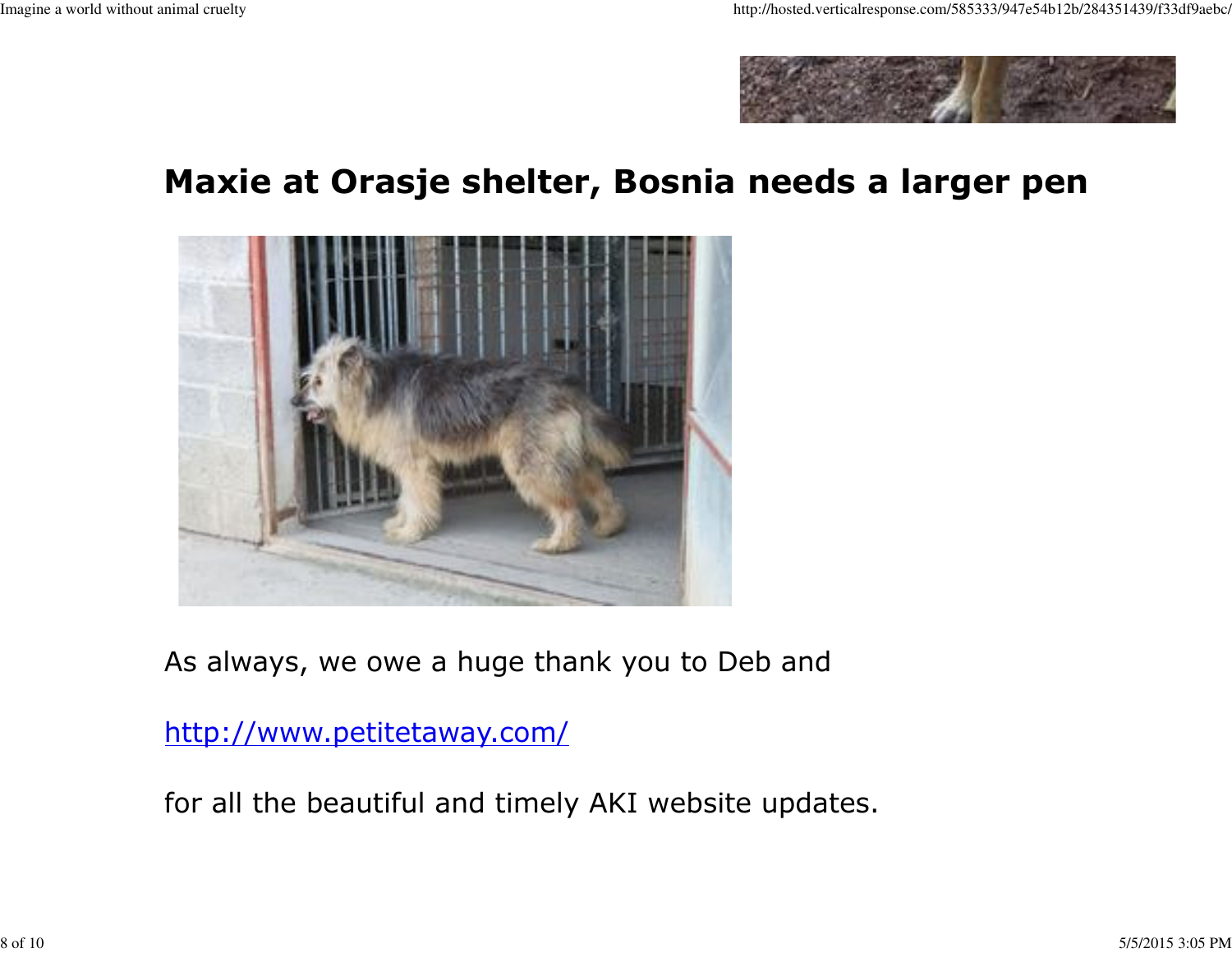Thank you also to our donors, who have made these updatespossible--with a special thank you to our monthly donors--they ta $\vdash$ stress out of fundraising!

AKI works with organizations in Uganda, Tanzania, South Sudan, I Malawi,

> Ghana, Bosnia, Armenia, Jamaica, Honduras, and Suriname &sends 100% of your donations to our partner organizations

http://www.animal-kind.org/donate.html

Here's to a world without animal cruelty,

Karen Menczer, Director&the AKI Board